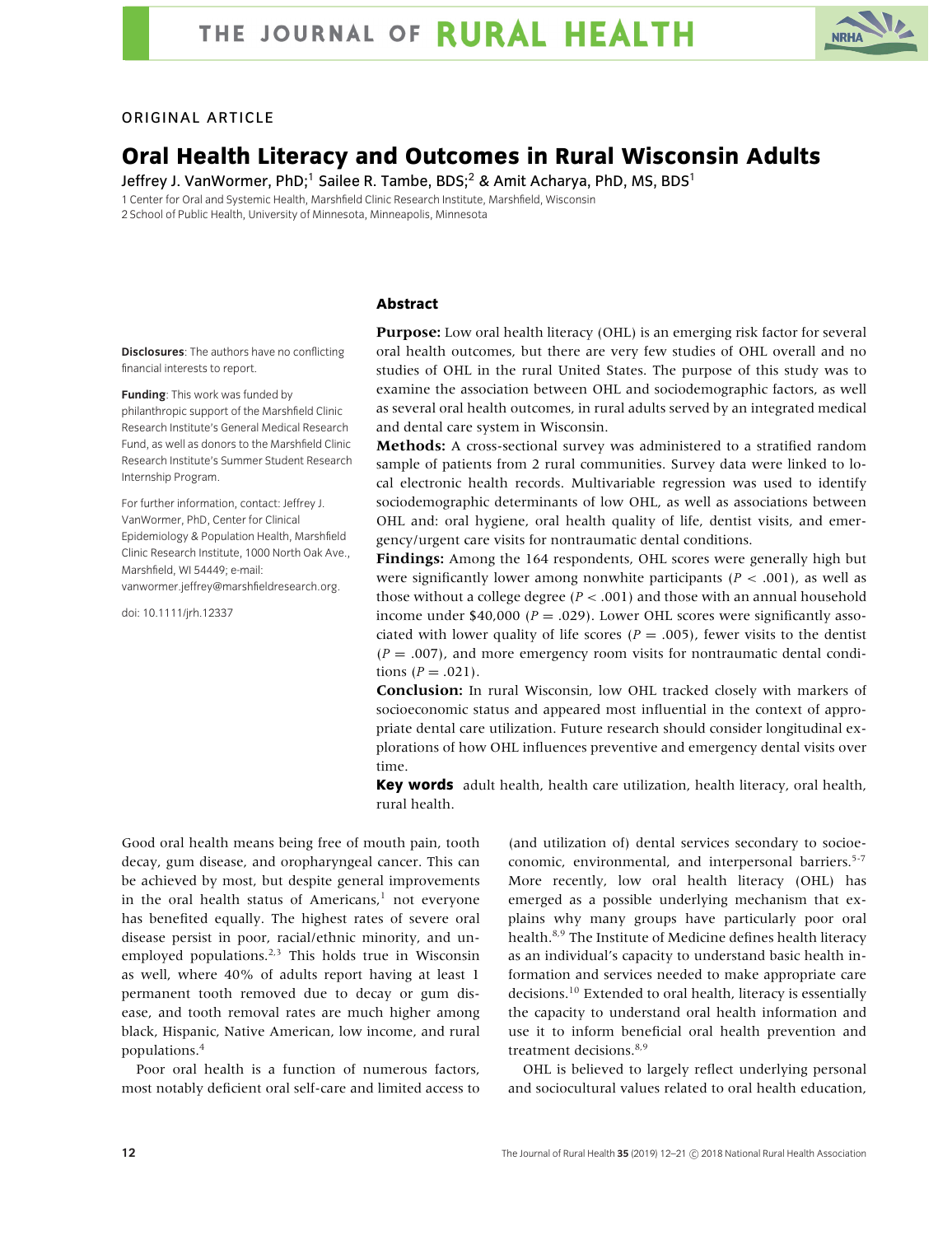dental care, and related oral health outcomes.<sup>8,10</sup> Such values can vary considerably across regions and subpopulations, meaning knowledge of, as well as behaviors related to, oral health maintenance differ. For example, the Philippines has exceptionally high rates of dental caries in children<sup>11</sup> and tooth decay in adulthood.<sup>12</sup> And though no OHL data are available for this population, their generally poor oral health is believed to be at least partially related to limited knowledge of oral hygiene and minimal dental care over the lifespan.<sup>13,14</sup> The degree to which OHL differs between rural and urban populations is unknown, but given the lower rates of utilization of preventive oral health care services in the rural United States,<sup>15</sup> the burden of low OHL may also be greater. This would be consistent with general health literacy, which is lower in the rural United States and is likely driven by the higher proportion of older, less educated residents in rural regions.<sup>16</sup>

Low OHL is associated with lower levels of dental knowledge and dental information-seeking skills. $8,9$ Some prior studies have also shown that low OHL in adults is associated with clinical facets of poor oral health, including fewer teeth and more bleeding sites, $17$  as well as a lower frequency of tooth brushing.<sup>18</sup> Associations between OHL and dental care utilization are mixed, however, as 1 study found that low OHL was not associated with recent dental visits, $19$  while another found patients with low OHL were more likely to miss their next scheduled dental appointment.<sup>20</sup> A meta-analysis found no significant association between OHL and oral health outcomes, including dental visit frequency.<sup>21</sup> A recent study on this topic (not included in the prior meta-analysis), however, found low OHL was associated with more selfreported visits to the emergency room for dental care.<sup>22</sup> These and other findings have intimated that OHL should be considered a distinct determinant of good oral health, but that greater research resources are needed to understand it.<sup>9</sup>

Despite the increased recognition of OHL's importance and the fact that low health literacy is considered a modifiable (or at least mitigatable) risk factor,  $23,24$  empirical research on OHL remains scant. Most prior studies have focused on OHL assessment, and those that have examined OHL as a distinct risk factor have been limited to select samples of patients who routinely receive dental care at a single center in a metropolitan area. There is no population-based surveillance of OHL, nor any known studies on this topic in rural areas of the United States, where education and dental insurance coverage tends to be lower.<sup>25</sup> The purpose of this study was to identify sociodemographic determinants of low OHL, as well as to examine the association between OHL and key oral health outcomes, in rural Wisconsin

adults served by an integrated medical and dental care system.

# **Methods**

#### **Conceptual Model**

Study methods were informed by an integrated conceptual model of health literacy advanced by Sorensen and colleagues,<sup>26</sup> which we transposed to the context of OHL. This conceptual model synthesizes the main health literacy dimensions developed in prior models (eg, access to, as well as understanding and application of, health information), including health literacy antecedents and consequences. Our first analysis focused on personal, proximal determinants of OHL, which include sociodemographic characteristics such as age, gender, and markers of socioeconomic status (in contrast to distal environmental determinants of health literacy outlined by Sorensen and colleagues, which include language, culture, or societal systems). Like the general concept of health literacy, low OHL is believed to limit participation in public and private dialogue about oral health and related knowledge. Such limitations negatively influence oral health behaviors and oral health care utilization decisions, which also reduce oral health quality of life. Thus our second analysis focused on the correlation between OHL and oral health outcomes, including oral self-care, quality of life, and aspects of oral health care utilization.

#### **Design and Setting**

A cross-sectional survey was administered, with linkage of participants' survey data and Marshfield Clinic Health System (MCHS) electronic medical/dental health records (EHR). The target population was working-age adult residents of the Marshfield Epidemiologic Study Area (MESA) in central Wisconsin. MESA Central is a regional population-based health research resource that tracks person-time from individuals who receive medical care from MCHS and reside in one of the ZIP codes that surround the MCHS primary service area in central Wisconsin.27,28 This region is predominantly rural, covering several thousand square miles, and has about 80,000 total residents who receive over 90% of their inpatient and outpatient health care from MCHS facilities and/or providers.

#### **Participants**

Inclusion criteria were: (1) living in select MESA segments (described further in Sampling Frame section below), (2) age 18-64 years, (3)  $\geq$ 1 encounter with an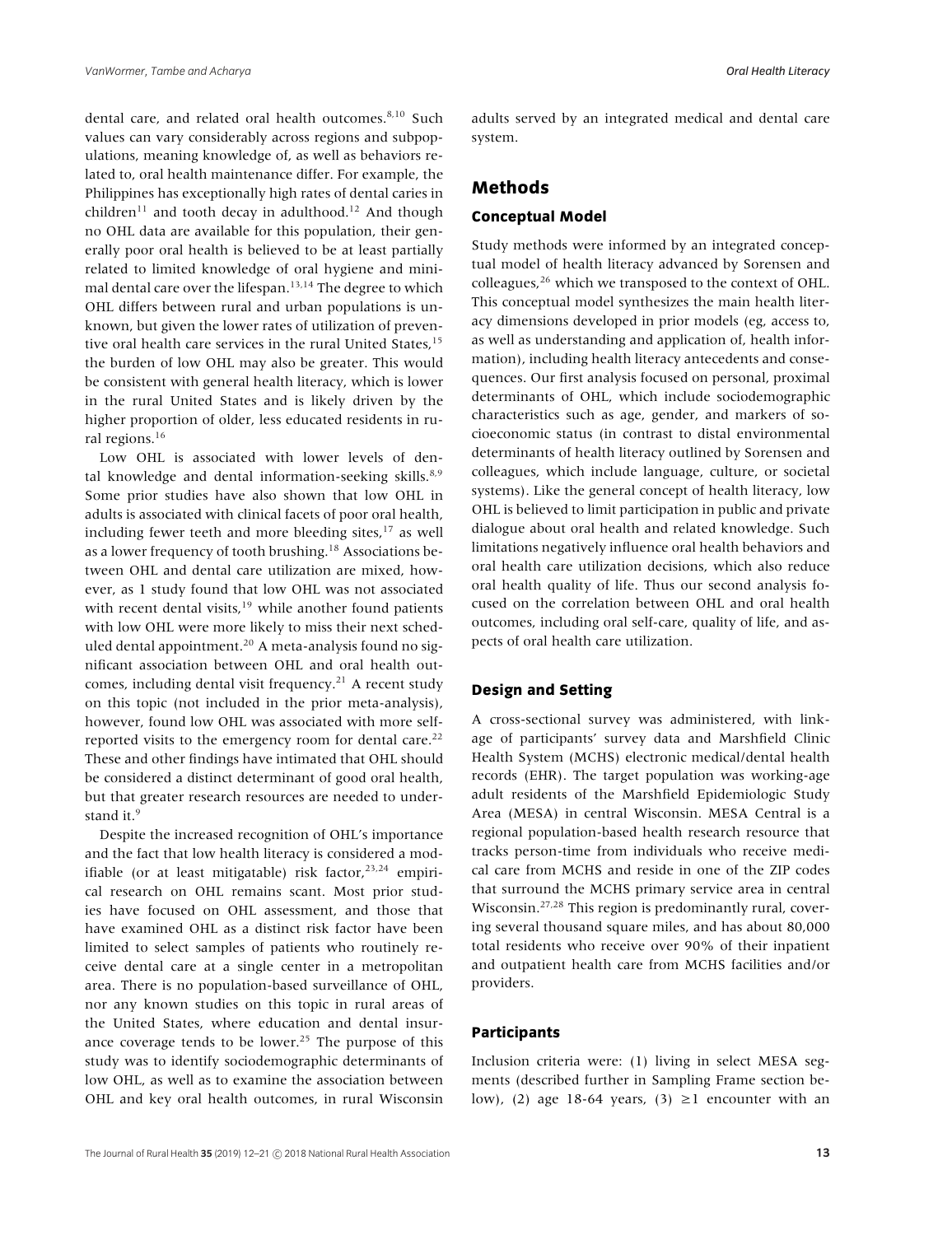MCHS medical or dental provider over the previous 3 years, and (4) conversational competence in English. Residents of medical, penal, or academic institutions were excluded. The upper age bound was used to focus on working-age adults, who are more likely to receive OHL interventions than those transitioning away from dental insurance and who may have very limited (mainly emergency) dental benefits in Medicare.<sup>29</sup> The encounter criterion was used to ensure that study-eligible individuals had some level of contact with MCHS in a reasonably close timeframe to their study enrollment date, and were thus more likely to have a current residential address and updated sociodemographic and clinical information in our EHR and administrative records. Study procedures were approved in advance by the MCHS Institutional Review Board and informed consent plus HIPAA authorization was obtained from all participants.

#### **Sampling Frame**

Because the MESA Central population predominantly includes residents of the city of Marshfield, the sampling frame included study-eligible individuals enumerated via a stratified random sampling approach to help ensure adequate representation of rural participants. Two sampling strata were selected and consisted of the ZIP codes with the highest and lowest Rural Urban Commuting Area (RUCA) scores<sup>30</sup> within the MESA Central region. The ZIP code with the lowest RUCA score has 4.0 points (ie, core micropolitan area around Marshfield—54,449), while the ZIP code with the highest RUCA score has 10.6 points (ie, most rural area around Colby—54,421). Given the exploratory nature of this study, a general sample size estimate was calculated $31$  based on the mean difference in OHL score (as described below) between 2 compared exposure groups. Informed by OHL scores from previous observations,18,32,33 a moderate Cohen's d effect size was expected of at least  $d = 0.45$ , which would roughly translate into a 1-point difference in OHL score between 2 compared groups (eg, male vs female). Under the assumptions of 80% power, an  $\alpha$  level 0.05, and a 2-tailed *t*-test, the sample size estimate required at least 160 total participants.

#### **Recruitment and Procedures**

Recruitment was conducted in weekly waves between July 2017 and February 2018. In order to balance participant convenience, staff planning, and study costs, a given participant's study enrollment visit was coordinated with one of their upcoming medical or dental appointments at an MCHS center in either Marshfield or Colby. A weekly study eligibility file was generated and

cross-referenced with confirmed upcoming scheduled appointments at the Marshfield medical or dental center, or at the Colby medical center. Each week, approximately 10 study-eligible individuals from each sampling strata (ie, Marshfield or Colby ZIP code) with a scheduled appointment at one of these MCHS centers (scheduled 1-4 weeks out) were randomly selected for invitation. Contact information for selected study-eligible individuals was extracted from MCHS administrative records. Potential participants were then contacted by telephone to receive a study description/invitation, screen for eligibility criteria, and set up an enrollment visit. Up to 4 telephone attempts were made to reach patients. For those interested in participating, a 30-minute study enrollment visit was scheduled with a trained research coordinator at an agreed upon time and location (usually just before or after their scheduled MCHS medical or dental appointment). At the enrollment visit, informed consent was obtained and the study survey was administered. Participants received a \$20 gift card to a local retailer upon completion of their enrollment visit.

#### **Oral Health Literacy**

Literacy was assessed using the 17-item Oral Health Literacy in Adults Questionnaire (OHL-AQ). This instrument, which was originally developed in Iran $18,32$  and recently validated in the United States,<sup>34</sup> includes selfreported and interviewer-administered sections covering functional aspects of OHL such as reading comprehension, numeracy, listening, and decision-making. Each correctly answered item on the OHL-AQ is awarded 1 point, and all points are then summed to create an index score ranging from 0 to 17 points (higher scores equal greater OHL). The OHL-AQ has shown good internal consistency and test-retest stability,  $18,34,35$  and it has been significantly correlated with tooth brushing frequency<sup>18</sup> and decayed, missing, and filled teeth.<sup>35</sup> It was selected for this study because it was previously validated (including a significant correlation with self-reported general oral health status) in a Midwestern sample<sup>34</sup> and it is the only known OHL assessment tool that includes functional aspects of literacy, such as listening and decision-making related to common directives received at a dental visit.

#### **Other Measures**

Several oral health outcomes and covariates were also extracted from the participant survey and stored medical/dental EHR data. The study survey ascertained education, household income, employment status, marital status, dental insurance coverage, and the number of dentist visits over the previous 5 years. Based on a prior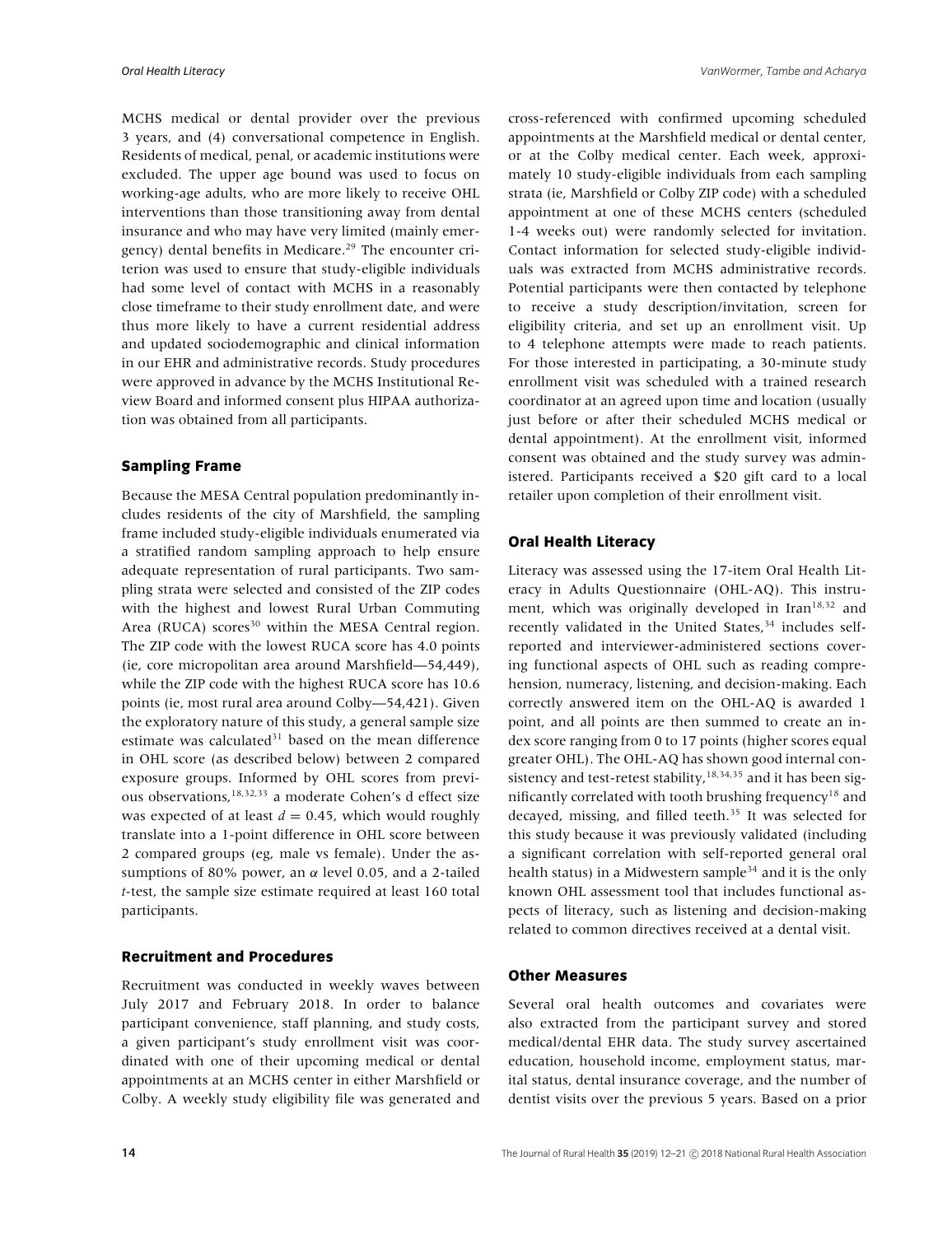study<sup>36</sup> and recommendations from the American Dental Association,<sup>37</sup> oral hygiene habits were assessed and categorized as excellent/good or not excellent/good based on tooth brushing and flossing frequency. In addition, participants completed the 5-item Oral Health Impact Profile (OHIP-5).<sup>38,39</sup> A 0- to 20-point summary score was calculated from the OHIP-5 based on the reported frequency of common dental problems (eg, difficulty chewing, pain, unsightly appearance) experienced over the prior month, with higher scores indicating lower oral health quality of life.

The EHR data included measures routinely collected during previous encounters with medical and dental staff, including the most recently known values for age, gender, race/ethnicity, health insurance coverage, and smoking. The proportion of participants with at least one emergency room or urgent care visit for nontraumatic dental conditions (NTDC) was also assessed. Based on prior work by Serna and colleagues, $40$  any visit to an MCHS emergency room or urgent care setting with an International Classification of Diseases code (Version 9 or 10) of 520-526.9, 528-528.9, 784.92, V52.3, V53.4, V58.5, V72.2, K00-K14.9, Z46.3, or Z46.4 was considered an emergency NTDC visit. Participants were categorized as having had 0 or  $\geq$ 1 NTDC emergency/urgent care visits in the 20 years before their survey date. Any NTDC visit that occurred before the participant was age 18 was not considered in this categorization.

### **Analyses**

Analytical procedures were conducted using SAS Version 9.4 (SAS Institute Inc., Cary, NC). In the first analysis designed to identify OHL determinants, multivariable linear regression modeling for survey data was used, which accounted for the strata structure and applied a finite population correction. Sociodemographic factors considered were age, gender, race/ethnicity, education, household income, employment status, marital status, health insurance, and dental insurance. Univariate models were first created to examine the crude association between each sociodemographic exposure and OHL-AQ score. Then a multivariable model was fit by entering in all exposures simultaneously and, using backwards selection, excluding covariates until only significant  $(P < .05)$  predictors of OHL-AQ score remained in a final model. In the second analysis, separated modeling was conducted for each OHL-oral health outcome association (ie, oral hygiene, oral health quality of life, dentist visits, and emergency NTDC visits). Multivariable linear and logistic regression modeling for survey data were used. For each oral health outcome, a univariate model was first created to examine the crude association between OHL-AQ score and each

measure. Then a quadratic interaction term for OHL-AQ score (OHL-AQ score squared) was entered in to test for a possible curvilinear association. Finally, a multivariable model was fit by entering each covariate (including all previously used sociodemographic covariates, plus current smoking) separately and, using forward selection, retaining any covariates that were significantly associated with the outcome or that changed the OHL-AQ score (or quadratic term) parameter estimate by more than 10% (ie, confounding). To correct for imbalances between the analytical sample of survey respondents and the broader study-eligible source population, statistical weights were applied to all analyses using propensity scores.

## **Results**

Of the 620 patients randomly selected for study invitation, 164 (26%) enrolled. As outlined in Table 1, there were several differences between survey respondents and the study-eligible source population. Most notably, study participants were significantly older and more likely to be female and white. OHL-AQ scores ranged from 7 to 17 points, but they were generally high with a mean ±SE score of  $14.9 \pm 0.2$  points.

In both univariate models and in the final multivariable model, race/ethnicity, education, and household income were significantly associated with OHL-AQ score (Table 2). Specifically, nonwhite or Hispanic participants had an OHL-AQ score that was  $3.1 \pm 0.7$  points lower than white non-Hispanic participants  $(P < .001)$ . Participants with a high school (or less) education or who lived in a household with less than \$40,000 in annual income had OHL-AQ scores that were  $1.9 \pm 0.4$  ( $P < .001$ ) and 1.1  $\pm$  0.4 points (*P* < .001) lower than those with a college degree or who lived in a household with \$40,000- \$80,000 in annual income, respectively.

In the second analysis, OHL-AQ score was not significantly associated with excellent/good oral hygiene (OR  $= 1.14$ , 95% CI: 0.86-1.50,  $P = .358$ ). The magnitude of this association was in the expected direction in that those with lower OHL tended to have poorer oral hygiene, but no further multivariable modeling was conducted. OHL-AQ score ( $β±SE = -3.30 ± 1.14, P = .005$ ) and its quadratic function ( $\beta \pm SE = 0.11 \pm 0.04$ ,  $P =$ .012) were significantly associated with OHIP-5 (ie, oral health quality of life) score. Race/ethnicity was retained in the final model as an independent predictor of OHIP-5 score (Table 3). OHL-AQ scores were also significantly associated with both the number of dentist visits in the previous 5 years and the odds of at least 1 emergency NTDC visit. As outlined in Figure 1, each 2-point increase in OHL-AQ score was associated with approximately 1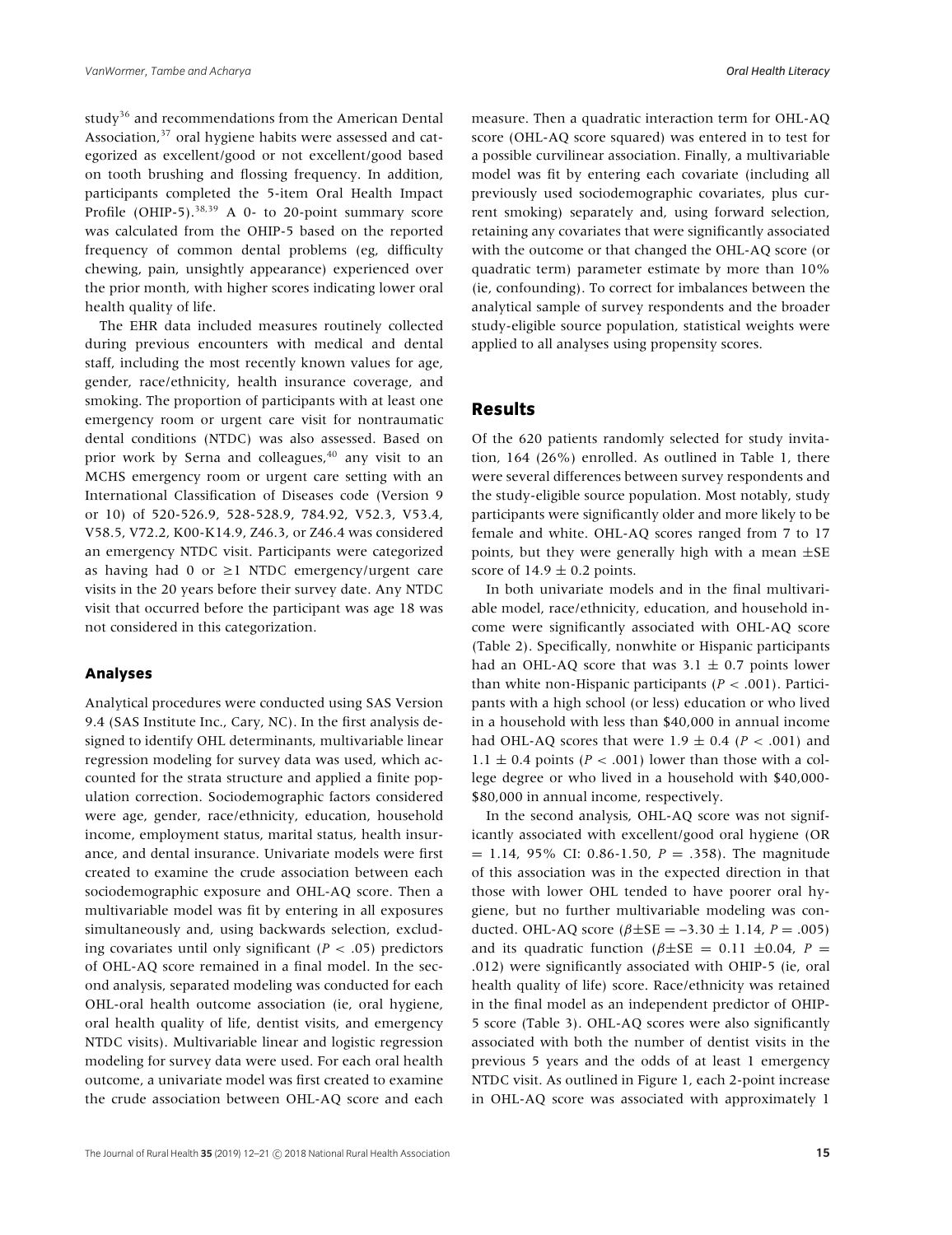| Table 1 Descriptive Characteristics of Central Wisconsin Adults Who Did and Did Not Participate in an Oral Health Literacy Survey |  |  |
|-----------------------------------------------------------------------------------------------------------------------------------|--|--|
|-----------------------------------------------------------------------------------------------------------------------------------|--|--|

| Characteristics                    | Enrolled        | Invited, did not | Eligible, not invited | $\mathsf{P}$ |
|------------------------------------|-----------------|------------------|-----------------------|--------------|
|                                    | $n = 164$       | enroll $n = 456$ | $n = 16,781$          |              |
| Age (y)                            | $48.2 \pm 12.6$ | $44.6 \pm 13.8$  | $41.0 \pm 14.0$       | < .001       |
| Gender                             |                 |                  |                       |              |
| Female                             | 112 (68%)       | 264 (58%)        | 8,706 (52%)           | < .001       |
| Male                               | 52 (32%)        | 192 (42%)        | 8,075 (48%)           |              |
| Race/Ethnicity                     |                 |                  |                       |              |
| White, non-Hispanic                | 159 (97%)       | 419 (92%)        | 15,182 (90%)          | .012         |
| Nonwhite or Hispanic               | 5 (3%)          | 37 (8%)          | 1,599 (10%)           |              |
| Smoking                            |                 |                  |                       |              |
| Current                            | 30 (18%)        | 68 (15%)         | 3,241 (19%)           | .006         |
| Former                             | 28 (17%)        | 87 (19%)         | 2,717 (16%)           |              |
| Never                              | 106 (65%)       | 297 (65%)        | 10,364 (62%)          |              |
| Unknown                            | 0(0%)           | 4(1%)            | 459 (3%)              |              |
| Health insurance                   |                 |                  |                       |              |
| Private                            | 107 (65%)       | 253 (55%)        | 9,837 (59%)           | .001         |
| Public-assisted                    | 51 (31%)        | 198 (43%)        | 6,249 (37%)           |              |
| None                               | 6(4%)           | 5(1%)            | 695 (4%)              |              |
| Dental insurance                   |                 |                  |                       |              |
| Covered                            | 133 (81%)       |                  |                       |              |
| Not covered                        | 25 (15%)        |                  |                       |              |
| Unknown                            | 6(4%)           |                  |                       |              |
| Education                          |                 |                  |                       |              |
| College degree                     | 54 (33%)        |                  |                       |              |
| Some college or associate degree   | 65 (40%)        |                  |                       |              |
| High school or less                | 45 (27%)        |                  |                       |              |
| Annual household income            |                 |                  |                       |              |
| $\geq$ \$80,000                    | 46 (28%)        |                  |                       |              |
| \$40,000-\$79,999                  | 55 (34%)        |                  |                       |              |
| $<$ \$40,000                       | 48 (35%)        |                  |                       |              |
| Unknown                            | 5 (3%)          |                  |                       |              |
| Employment                         |                 |                  |                       |              |
| Currently employed                 | 129 (79%)       |                  |                       |              |
| Not currently employed             | 35 (29%)        |                  |                       |              |
| Marital status                     |                 |                  |                       |              |
| Married or living with partner     | 102 (62%)       |                  |                       |              |
| Not married or living with partner | 62 (38%)        |                  |                       |              |

additional dentist visit over the previous 5 years ( $\beta \pm SE$  $= 0.50 \pm 0.18$ , *P* = .007). Also, each 1-point increase in OHL-AQ score was associated with approximately 38% lower odds of having at least 1 prior emergency NTDC visit (OR = 0.62, 95% CI: 0.41-0.93, *P* = .021). Household income was retained in the final model as a modest confounder of the association between OHL-AQ score and dentist visits, while dental insurance was retained in the final model as an independent predictor of emergency NTDC visits (Table 3).

# **Discussion**

This is the first known OHL study conducted in a sample of rural US adults from a medical-dental integrated health care system. Our findings indicate that OHL was generally high in this sample, with OHL-AQ scores averaging about 40% higher than previous observations of urban adults in Iran<sup>18,32</sup> and 10% higher than school teachers in India.<sup>35</sup> As previously shown,<sup>18,35,41</sup> and consistent with the Sorensen and colleagues conceptual model of health literacy,<sup>26</sup> OHL levels tracked closely with markers of socioeconomic status, being significantly lower in racial/ethnic minorities and participants with lower education and income. Having current dental insurance was not correlated with OHL.

Unlike several prior studies, OHL was not significantly associated with oral hygiene.<sup>18,33,35</sup> Reasons for this are unclear since the OHL-AQ tool was used in each of these prior studies, and our sample was very similar to one of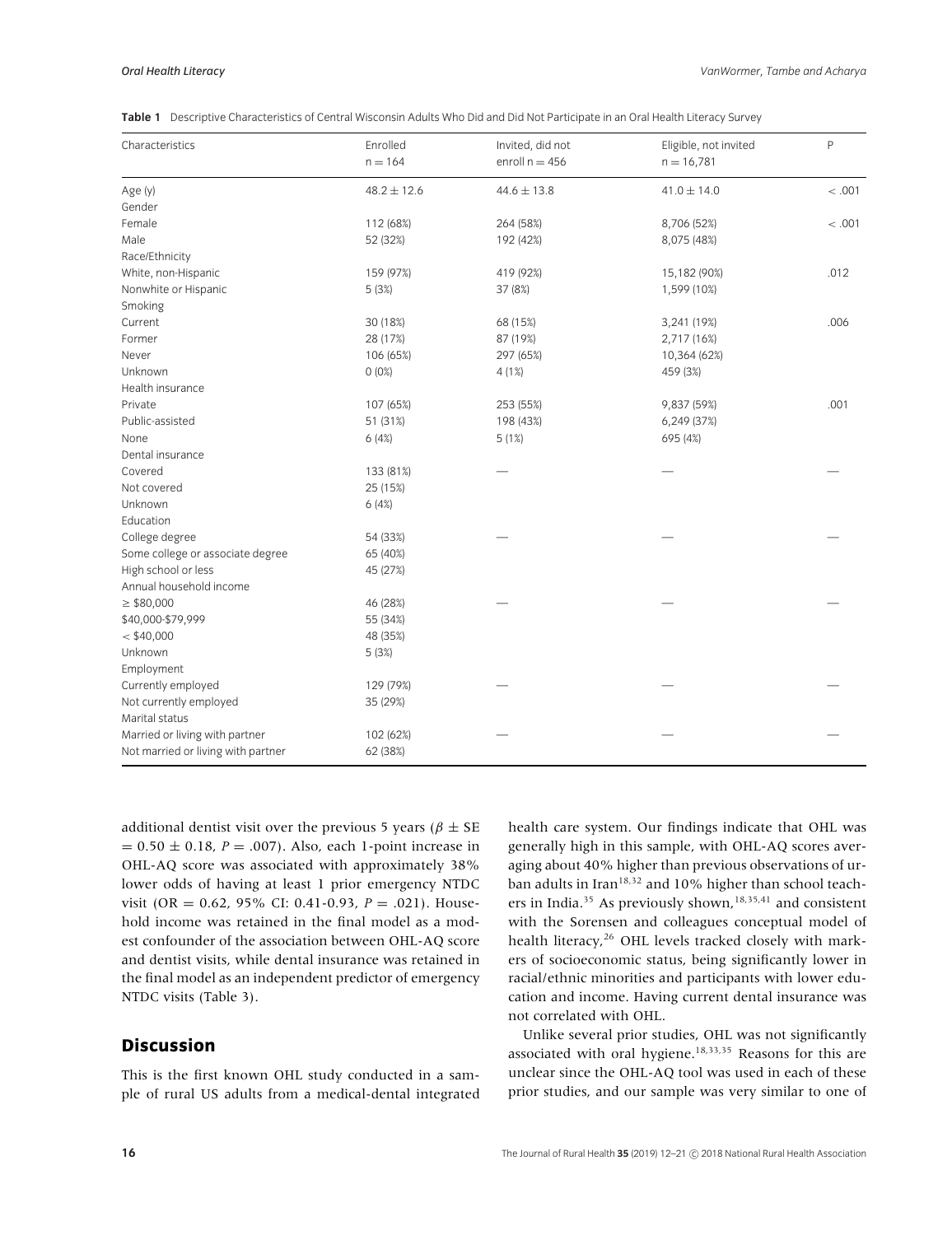|                                                 | Oral Health Literacy in Adults Questionnaire (Points) |                                |
|-------------------------------------------------|-------------------------------------------------------|--------------------------------|
| Exposures                                       | Univariate unadjusted models                          | Multivariate adjusted model    |
| Age (y)                                         | $0.01 \pm 0.01$<br>$P = .655$                         |                                |
| Gender                                          |                                                       |                                |
| Female vs male                                  | $0.46 \pm 0.34$<br>$P = .177$                         |                                |
| Race/ethnicity                                  |                                                       |                                |
| Nonwhite or Hispanic vs white, non-Hispanic     | $-2.47 \pm 0.96$<br>$P = .011$                        | $-3.06 \pm 0.71$<br>P < .001   |
| Health insurance                                |                                                       |                                |
| Public-assisted vs private                      | $-0.75 \pm 0.46$<br>$P = .103$                        |                                |
| None vs private                                 | $-1.03 \pm 0.98$<br>$P = .296$                        |                                |
| Dental insurance                                |                                                       |                                |
| Not covered vs covered                          | $-0.18 \pm 0.38$<br>$P = .640$                        |                                |
| Unknown vs covered                              | $-0.55 \pm 0.58$<br>$P = .338$                        |                                |
| Education                                       |                                                       |                                |
| College degree vs high school or less           | $1.87 \pm 0.43$<br>P < .001                           | $1.86 \pm 0.43$<br>P < .001    |
| Some college/associate's vs high school or less | $1.55 \pm 0.41$<br>P < .001                           | $1.72 \pm 0.46$<br>P < .001    |
| Annual household income                         |                                                       |                                |
| $\ge$ \$80,000 vs < \$40,000                    | $0.90 \pm 0.48$<br>$P = .065$                         | $0.31 \pm 0.39$<br>$P = .425$  |
| $$40,000 - $79,999$ vs $< $40,000$              | $1.14 \pm 0.51$<br>$P = .028$                         | $1.09 \pm 0.42$<br>$P = .010$  |
| Unknown vs <\$40,000                            | $-0.35 \pm 0.57$<br>$P = .538$                        | $-0.55 \pm 0.58$<br>$P = .341$ |
| Employment                                      |                                                       |                                |
| Not currently employed vs currently employed    | $-1.19 \pm 0.62$<br>$P = .058$                        |                                |
| Marital status                                  |                                                       |                                |
| Married/partnered vs not married/partnered      | $0.72 \pm 0.41$<br>$P = .081$                         |                                |

**Table 2** Univariate and Multivariable Association Between Sociodemographic Characteristics and Oral Health Literacy Score Among Rural Wisconsin Adults ( $n = 164$ )

Values are reported as point estimate ±SE. Negative values indicate that, relative to the reference category, the estimated Oral Health Literacy in Adults Questionnaire score decreases.

— Indicates that variable was not included in the final multivariable model.

these prior studies as well.<sup>33</sup> In rural Wisconsin adults, low OHL was associated with lower oral health quality of life, as observed in an other study, $34$  and seemed to be particularly influential in the context of appropriate dental care utilization in that lower OHL was significantly associated with both fewer visits to the dentist and more emergency/urgent care visits for NTDC. These findings were again consistent with the Sorensen and colleagues conceptual model of health literacy, $26$  but they are in contrast to the recent meta-analysis that concluded no association between low OHL and visits to the dentist.<sup>21</sup> This may be because participants in our study reported on the total number of dentist visits over the previous 5 years, which may have been a more sensitive outcome as compared to the more typical dental utilization metric of having seen a dentist or not in the last year. Only 1 other study has examined the association between OHL and emergency NTDC visits (conducted in a sample of Brazilian adults), $^{22}$  and our findings are similar to theirs, which relied on self-reported dental emergency visits. Emergency visits for NTDCs are a considerable burden on health care costs in many areas of the United States.<sup>42</sup>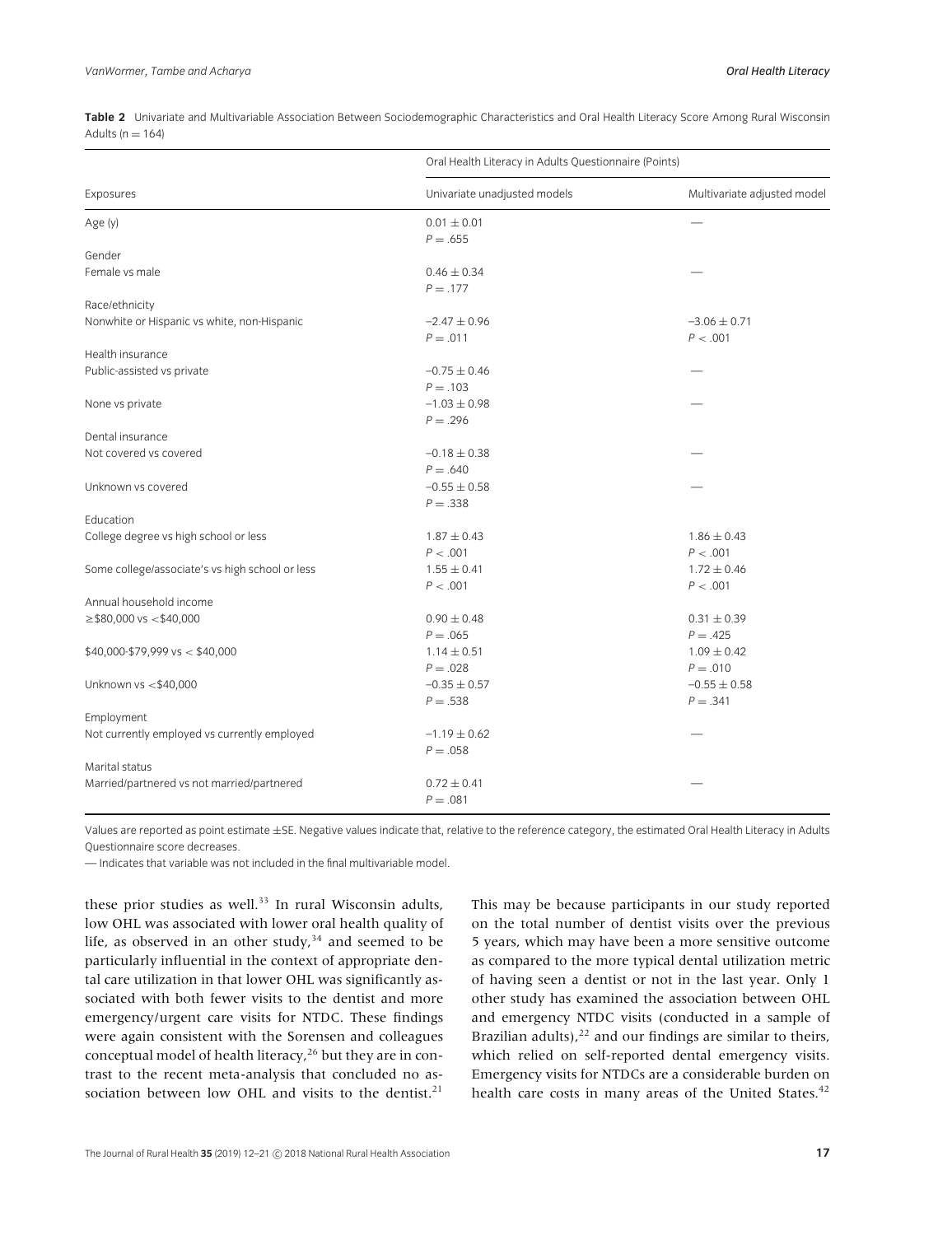**Table 3** Multivariable Association Between Oral Health Literacy in Adults Questionnaire (OHL-AQ) Score, Oral Health Impact Profile (OHIP-5) Score, Number of Dentist Visits in the Previous 5 Years, and Emergency/Urgent Care Visit for Nontraumatic Dental Conditions (NTDC) Among Rural Wisconsin Adults ( $n = 164$ )

| Exposures                                     | OHIP-5                       | Dentist Visits in the<br>Previous 5 Years | Emergency/Urgent Care<br>Visit for NTDC |
|-----------------------------------------------|------------------------------|-------------------------------------------|-----------------------------------------|
| OHL-AO                                        | $-3.3 \pm 1.1$<br>$P = .005$ | $0.5 \pm 0.2$<br>$P = .007$               | $0.62(0.41-0.93)$<br>$P = .021$         |
| OHL-AQ x OHL-AQ                               | $0.1 \pm 0.0$<br>$P = .012$  |                                           |                                         |
| Race/ethnicity                                |                              |                                           |                                         |
| Nonwhite or Hispanic vs white,                | $2.4 \pm 0.9$                |                                           |                                         |
| non-Hispanic                                  | $P = .012$                   |                                           |                                         |
| Dental insurance                              |                              |                                           |                                         |
| Not covered vs covered                        |                              |                                           | 7.16 (1.21-42.23)<br>$P = .030$         |
| Unknown vs covered<br>Annual household income |                              |                                           | not estimable                           |
| $\geq$ \$80,000 vs < \$40,000                 |                              | $1.6 \pm 0.9$<br>$P = .102$               |                                         |
| $$40,000 - $79,999 \text{ vs} < $40,000$      |                              | $1.1 \pm 1.0$<br>$P = .267$               |                                         |
| Unknown vs <\$40,000                          |                              | $0.4 \pm 2.1$<br>$P = .834$               |                                         |

For OHIP-5 score and dentist visits, values are reported as point estimate ±SE. For emergency/urgent NTDC visits, values are reported as odds ratio (95% confidence interval).

— Indicates that variable was not included in the final multivariable model.

**Figure 1** Model-Estimated Dental Care Utilization Outcomes by Oral Health Literacy Level in Rural Wisconsin Adults.



In concert with underutilized primary/preventive dental care, the degree to which OHL may causally influence inappropriate acute dental care decisions over time should be further explored.

Though it was not a topic in our observational study, the optimal method of intervening to address low OHL is an open research question. In their Health Literacy Universal Precautions Toolkit, the Agency for Healthcare Research and Quality emphasizes accommodations (eg, clear communication techniques, simplified written materials, self-support tools) in the clinical environment so that health care providers are better equipped to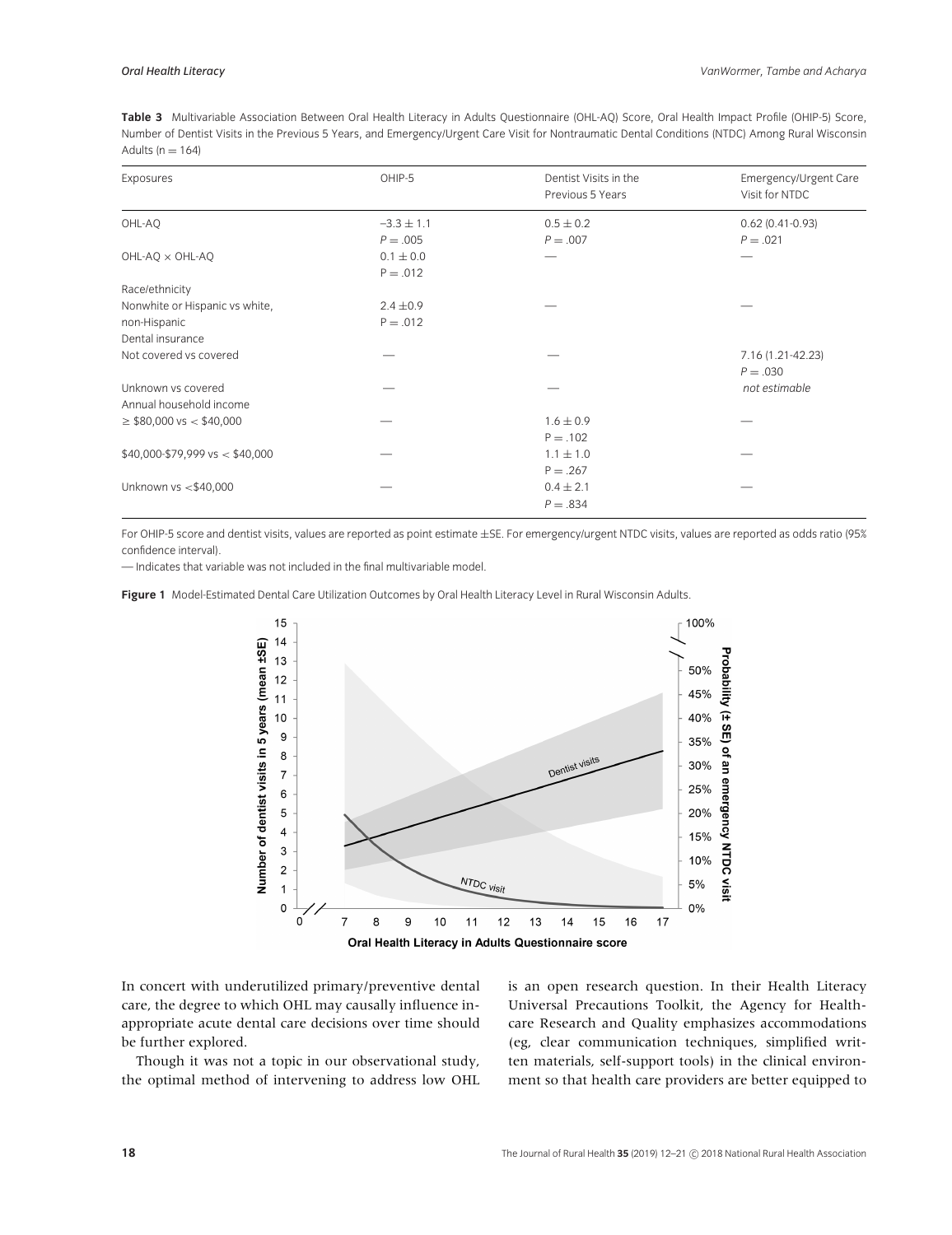interact with all patients, including those with low health literacy.<sup>43</sup> Such clinical adaptations are not likely routine in the dental care environment $44,45$  and may require better coordinated, systems-level efforts from both dental and medical providers. The degree to which OHL can be more directly improved via clinical education (or could complement modifications to the clinical environment) is unknown, but medical literacy levels increased by 15% in a trial of adults with low health literacy and depression who participated in regular clinic-based depression education classes.<sup>24</sup>

Strengths of this study included the use of a previously validated OHL assessment tool and the linkage of OHL-AQ scores to EHR-based measures, most notably the complete capture of emergency NTDC visits. Also, statistical weighting was used to balance the known biases of the respondent sample relative to the broader source population. The cross-sectional design precluded cause-and-effect conclusions though, and most oral health outcome measures were self-reported and thus subject to recall or self-presentation biases. The sample size estimate was based on the exploratory analyses of sociodemographic predictors of OHL-AQ score, and it was likely underpowered to detect some associations with oral health outcomes that were clearer in prior studies, such as oral hygiene. The source population, though rather typical of rural central Wisconsin, was obviously homogenous and not representative of other parts of the United States. Additional research is needed on this topic with larger and more diverse samples to better determine associations across racial/ethnic and other groups, and to clarify some inconsistent OHL associations. Also, our study did not include an urban comparison group, thus some features of OHL that may be unique to rural settings require further investigation. Like general health literacy,<sup>16</sup> the burden of low OHL may be greater in the rural United States since education<sup>46</sup> and dental care utilization<sup>15</sup> are higher in urban areas. Assuming OHL is found to be lower in rural areas, there may be regional nuances in terms of populationlevel impact. In the Midwest for example, household incomes are actually higher and less disparate in rural areas,<sup>47</sup> which could obscure some associations between OHL and oral health outcomes relative to other rural regions.

In the context of oral health, improved dental care systems that reduce situational demand and better accommodate low literacy levels could help patients in rural areas get primary/preventive dental care more regularly and avoid going to the emergency room for NTDC. Through dental clinics embedded within MCHS and its associated Federally Qualified Health Centers, participants in our study area have access to low-cost primary

dental care. Yet, some patients do not take full advantage of this access<sup>48</sup> and that could be at least partially driven by low OHL. OHL is an emerging research area, and critical information is still needed on its epidemiology and burden in other parts of the United States, particularly in impoverished and deprived areas where education and literacy needs are likely to be high and access to dental care more limited.

#### **References**

- 1. Lagerweij MD, van Loveren C. Declining caries trends: are we satisfied? *Curr Oral Health Rep*. 2015;2:212-217.
- 2. Vargas CM, Crall JJ, Schneider DA. Sociodemographic distribution of pediatric dental caries: NHANES III, 1988– 1994. *J Am Dent Assoc*. 1998;129:1229-1238.
- 3. Drury TF, Garcia I, Adesanya M. Socioeconomic disparities in adult oral health in the United States. *Ann New York Acad Sci.* 1999;896:322-324.
- 4. Wisconsin Department of Health Services. Healthiest Wisconsin 2020 Baseline and Health Disparities Report. Available at: https://www.dhs.wisconsin.gov/hw2020/baseline.htm. Accessed August 13, 2018.
- 5. Vanobbergen J, De Visschere L, Daems M, Ceuppens A, Van Emelen J. Sociodemographic determinants for oral health risk profiles. *Int J Dent*. 2010;2010:938936.
- 6. Newton JT, Bower EJ. The social determinants of oral health: new approaches to conceptualizing and researching complex causal networks. *Community Dent Oral Epidemiol*. 2005;33:25-34.
- 7. Patrick DL, Lee RS, Nucci M, et al. Reducing oral health disparities: a focus on social and cultural determinants. *BMC Oral Health*. 2006;6(suppl 1):S4.
- 8. Institute of Medicine. Oral Health Literacy: Workshop Summary. Washington, DC: National Academies Press; 2003.
- 9. Naghibi Sistani MM, Yazdani R, Virtanen J, Pakdaman A, Murtomaa H. Determinants of oral health: does oral health literacy matter? *ISRN Dent*. 2013;2013:249591.
- 10. Horowitz AM, Kleinman DV. Oral health literacy: the new imperative to better oral health. *Dent Clin North Am*. 2008;52:333-344.
- 11. Bagramian RA, Gargia-Godoy F, Volpe AR. The global increase in dental caries. A pending public health crisis. *Am J Dent*. 2009;22:3-8.
- 12. Republic of the Philippines Department of Health. Dental health Program. Available at: https://www.doh.gov.ph/dental-health-program. Accessed September 19, 2018.
- 13. Hilton IV, Stephen S, Barker JC, Weintraub JA. Cultural factors and children's oral health care: a qualitative study of carers of young children. *Commun Dent Oral Epidemiol*. 2007;35:429-438.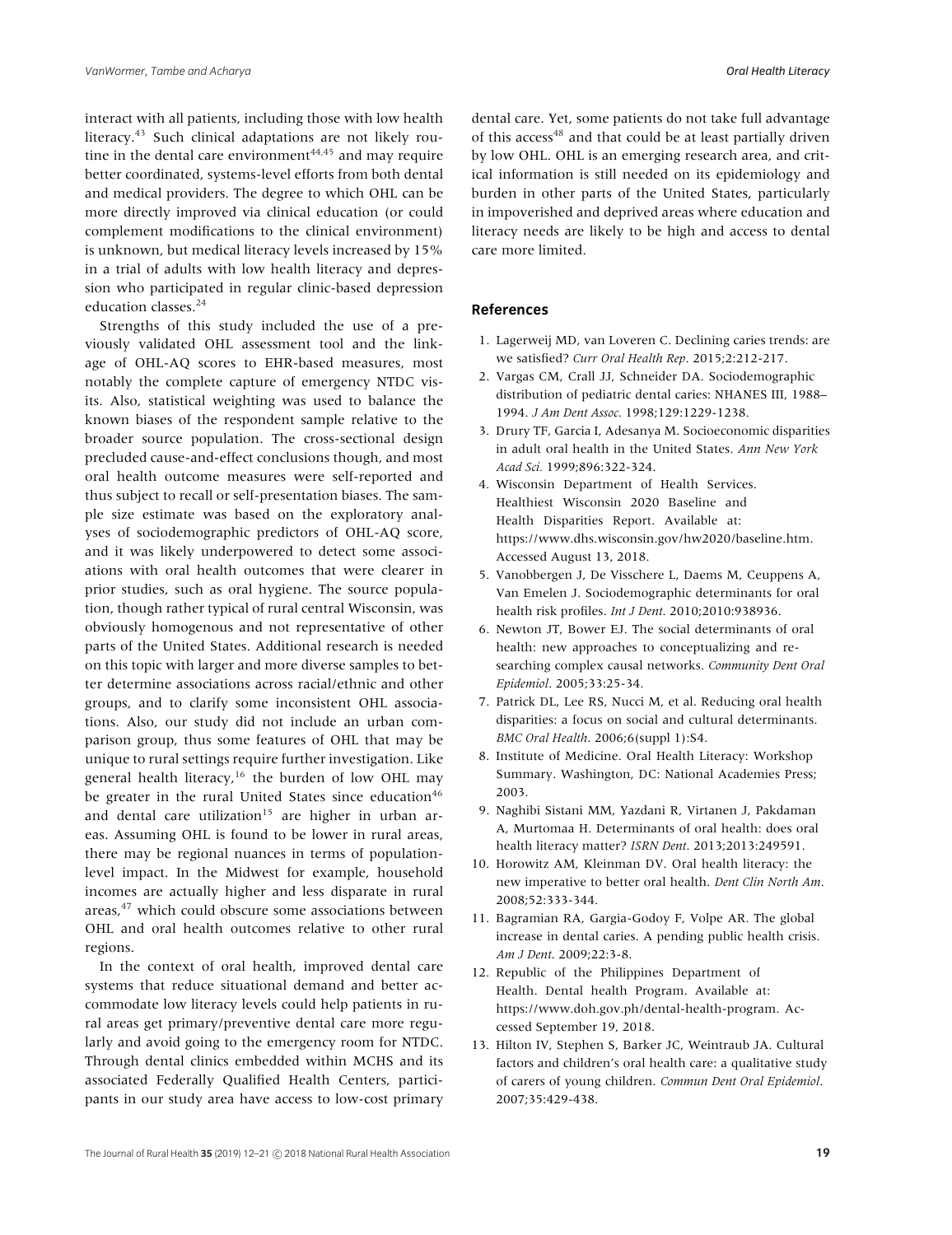- 14. Ofilada EJL. Oral Health and Diabetes. *The Philippine Star*. June 2, 2014.
- 15. Reda SF, Reda SM, Thomson WM, Schwendicke F. Inequality in utilization of dental services: a systematic review and meta-analysis. *Am J Public Health*. 2018;108:e1 e7.
- 16. Zahnd WE, Scaife SL, Francis ML. Health literacy skills in rural and urban populations. *Am J Health Behav*. 2009;33:550-557.
- 17. Holtzman JS, Atchison KA, Macek MD, Markovic D. Oral health literacy and measures of periodontal disease. *J Periodontol*. 2017;88:78-88.
- 18. Naghibi Sistani MM, Montazeri A, Yazdani R, Murtomaa H. New oral health literacy instrument for public health: development and pilot testing. *J Investig Clin Dent*. 2013;4:1-9.
- 19. Burgette JM, Lee JY, Baker AD, Vann WF Jr. Is dental utilization associated with oral health literacy? *J Dent Res*. 2016;95:160-166.
- 20. Baskaradoss JK. The association between oral health literacy and missed dental appointments. *J Am Dent Assoc*. 2016;147:867-874.
- 21. Firmino RT, Martins CC, Faria LDS, et al. Association of oral health literacy with oral health behaviors, perception, knowledge, and dental treatment related outcomes: a systematic review and meta-analysis. *J Public Health Dent*. 2018;78(3):231-245.
- 22. Batista MJ, Lawrence HP, Sousa MDLR. Oral health literacy and oral health outcomes in an adult population in Brazil. *BMC Public Health*. 2017;18(1):60.
- 23. Cavanaugh K, Wallston KA, Gebretsadik T, et al. Addressing literacy and numeracy to improve diabetes care. *Diabetes Care*. 2009;32:2149-2155.
- 24. Weiss BD, Francis L, Senf JH, Heist K, Hargraves R. Literacy education as treatment for depression in patients with limited literacy and depression: a randomized controlled trial. *J Gen Intern Med*. 2006;21:823-828.
- 25. Lu N, Samuels ME, Kletke PR, Whitler ET. Rural-urban differences in health insurance coverage and patterns among working-age adults in Kentucky. *J Rural Health*. 2010;26:129-138.
- 26. Sorensen K, Broucke SV, Fullam J, et al. Health literacy and public health: a systematic review and integration of definitions and models. *BMC Public Health*. 2012;12:80.
- 27. DeStefano F, Eaker E, Broste S, et al. Epidemiologic research in an integrated regional medical care system: the Marshfield epidemiologic study area. *J Clin Epidemiol*. 1996;49:643-652.
- 28. Kieke AL, Kieke BA Jr, Kopitzke SL, et al. Validation of Health Event Capture in the Marshfield Epidemiologic Study Area. *Clin Med Res*. 2015;13:103-111.
- 29. Manski RJ, Moeller J, Chen H, et al. Dental care coverage transitions. *Am J Manag Care*. 2009;15:729-735.
- 30. WWAMI Rural Health Research Center. Rural-Urban Commuting Area Codes. Available at:

http://depts.washington.edu/uwruca/index.php. Accessed August 13, 2018.

- 31. Faul F, Erdfelder E, Lang AG, Buchner A. G∗Power 3: a flexible statistical power analysis program for the social, behavioral, and biomedical sciences. *Behav Res Methods*. 2007;39:175-191.
- 32. Sistani MM, Yazdani R, Virtanen J, Pakdaman A, Murtomaa H. Oral health literacy and information sources among adults in Tehran, Iran. *Commun Dent Health*. 2013;30:178-182.
- 33. Wong S, Schwei K, Acharya A, VanWormer J. Low oral health literacy predicts poor oral hygiene in adults. Poster presentation at the annual American Association for Dental Research conference, Los Angeles, CA, March: 16-19, 2016.
- 34. Flynn PM, John MT, Naik M, Kohli N, VanWormer JJ, Self K. Psychometric properties of the English version of the Oral Health Literacy Adults Questionnaire. *Community Dent Health*. 2016;33:274-280.
- 35. Vyas S, Nagarajappa S, Dasar PL, Mishra P. Linguistic adaptation and psychometric evaluation of original Oral Health Literacy-Adult Questionnaire (OHL-AQ). *J Adv Med Educ Prof*. 2016;4:163- 169.
- 36. VanWormer JJ, Acharya A, Greenlee RT, Nieto FJ. Oral hygiene and cardiometabolic disease risk in the survey of the health of Wisconsin. *Commun Dent Oral Epidemiol*. 2013;41:374-384.
- 37. American Dental Association. Mouth Health. Available at: https://www.mouthhealthy.org/en. Accessed August 10, 2018.
- 38. John MT, Miglioretti DL, LeResche L, Koepsell TD, Hujoel P, Micheelis W. German short forms of the oral health impact profile. *Commun Dent Oral Epidemiol*. 2006;34:277- 288.
- 39. Naik A, John MT, Kohli N, Self K, Flynn P. Validation of the English-language version of 5-item Oral Health Impact Profile. *J Prosthodont Res*. 2016;60:85-91.
- 40. Serna CA, Arevalo O, Tomar SL. Dental-related use of hospital emergency departments by Hispanics and non-Hispanics in Florida. *Am J Public Health*. 2017;107:S88- S93.
- 41. Henderson E, Dalawari P, Fitzgerald J, Hinyard L. Association of oral health literacy and dental visitation in an inner-city emergency department population. *Int J Environ Res Public Health*. 2018;15(8):E1748.
- 42. Hsia RY, Niedzwiecki M. Avoidable emergency department visits: a starting point. *Int J Qual Health Care*. 2017;29:642-645.
- 43. Agency for Healthcare Quality and Research. Implementing the AHRQ Health Literacy Universal Precautions Toolkit: practical ideas for primary carep. Available at: https://www.ahrq.gov/sites/default/files/publications/ files/healthlit-guide\_3.pdf. Accessed September 18, 2018.